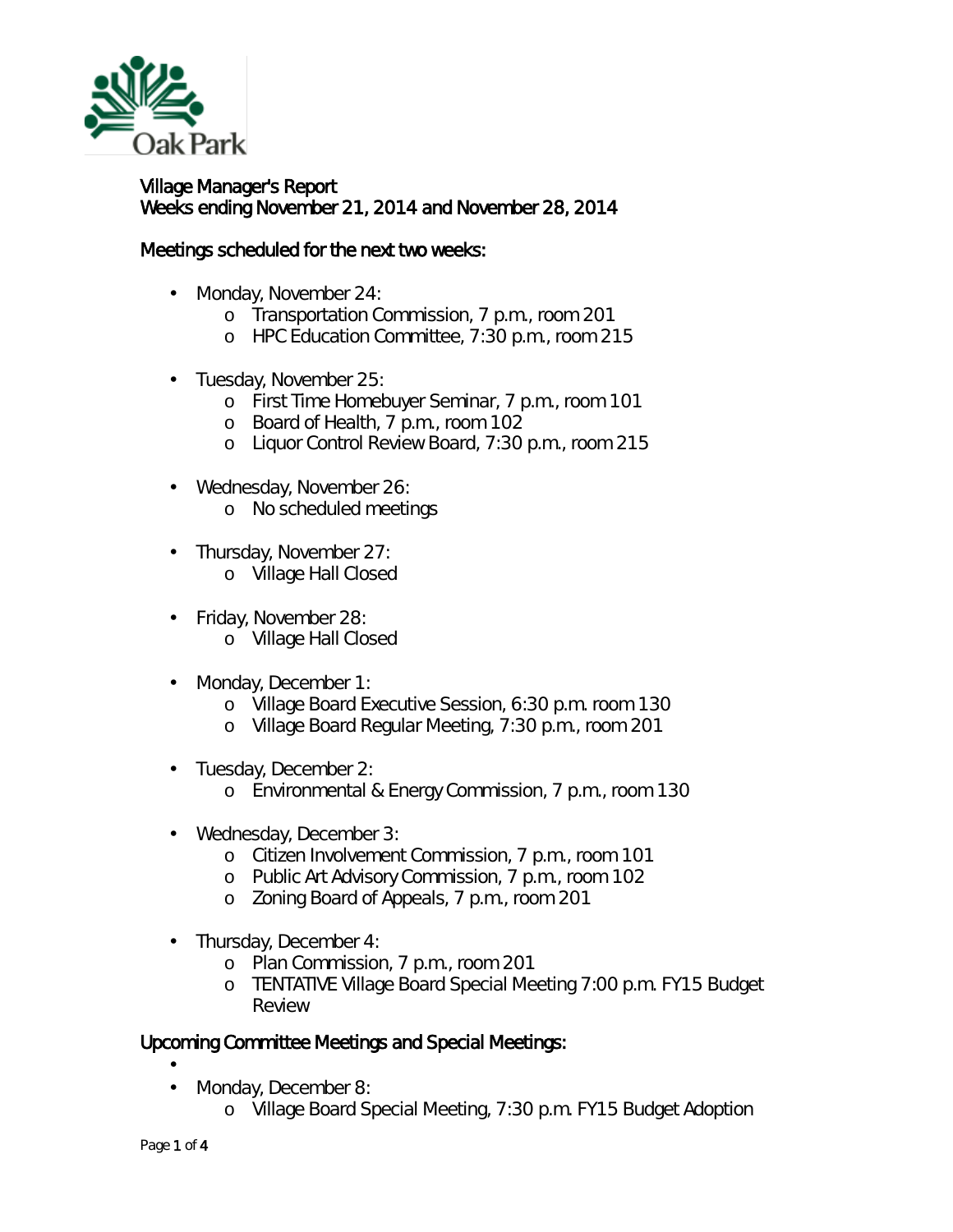- l, Monday, December 15:
	- o ONLY IF NEEDED Village Board Special Meeting, 7:30 p.m. Budget Adoption

Parking restrictions eased – As in past years, the on-street overnight parking ban will not be enforced on most residential streets during the Thanksgiving holiday. Overnight restrictions will be lifted from 2:30 a.m., Wed., Nov. 26 until 2:30 a.m., Mon. Dec. 1. Restrictions will remain in effect in overnight permit areas, such as Village-owned lots, on-street enclaves and on-street overnight parking zones. All other parking regulations also remain in effect, including all daytime posted restrictions and regulations related to traffic and public safety.

Free weekend parking begins – Parking Services once again will bag the meters and pay by space machines in downtown Oak Park and near South Oak Park Avenue to offer free Saturday parking beginning after Thanksgiving. Parking will be free for two hours at a bagged meter, in a pay by space lot or a municipal garage on Saturdays before Dec. 25. Since parking always is free on Sunday, shoppers will be able to park for free each weekend during the promotion period.

Village Hall closed for Thanksgiving – Village Hall will be closed on Thursday and Friday, Nov. 27 and 28, for Thanksgiving. Residents are urged to call the Police Department non-emergency number 708.386.3800 for assistance should an incident that doesn't quite rise to the level of a 9-1-1 emergency. Information on Village Hall hours is [posted on the Village website.](http://www.oak-park.us/your-government/village-manager/village-hall)

Holiday waste collection schedule – Refuse, recycling and yard waste collection will be delayed by the Thanksgiving holiday. If your regular pick-up is on Thursday, your collection will be delayed until Friday, and Friday's collection delayed until Saturday.

Rebate coming for garage LED lighting – The Village has been awarded a \$285,968 [Public Sector Energy Efficiency Rebate](http://www.dsireusa.org/incentives/incentive.cfm?Incentive_Code=IL62F&re=0&ee=0) from Illinois Department of Commerce and Economic Opportunity (DCEO) for the installation of LED lighting in the Avenue and Holley Court parking garages. Combined with the \$40,000 [Illinois Clean Energy](http://www.illinoiscleanenergy.org/)  [Community Foundation Grant](http://www.illinoiscleanenergy.org/) received last year, the cost to the Village for the [\\$346,628 project](http://oak-park.granicus.com/MetaViewer.php?view_id=4&clip_id=435&meta_id=16875) will be less than \$21,000. These lights will increase the energy efficiency in the Avenue and Holley Court Parking garages, as well as decrease electricity and maintenance costs by an estimated \$81,991 per year. In addition, the project will help to further our energy efficiency goals in both the **PlanItGreen** and the regional [GoTo 2040](http://www.cmap.illinois.gov/about/2040) plans.

Valet parking changes -- The Village is working with the private contractor managing the valet parking service near Lake Street and Forest Avenue to increase use. Laz [Parking](http://www.lazparking.com/) plans to test the hours of 9 a.m. to 6 p.m., rather than the current 8:30 a.m. to 5 p.m., beginning after Thanksgiving. They also intend to drop to one attendant on Monday and Tuesday, and add Saturday service. None of these changes will increase the contract amount. We supported testing these changes since only one or two cars are using the service on Mondays and Tuesdays, and usage does not start on all days until around 9 a.m. because of the available on-street parking in the morning. Laz also believes there is a market for the service on Saturdays. We will continue to track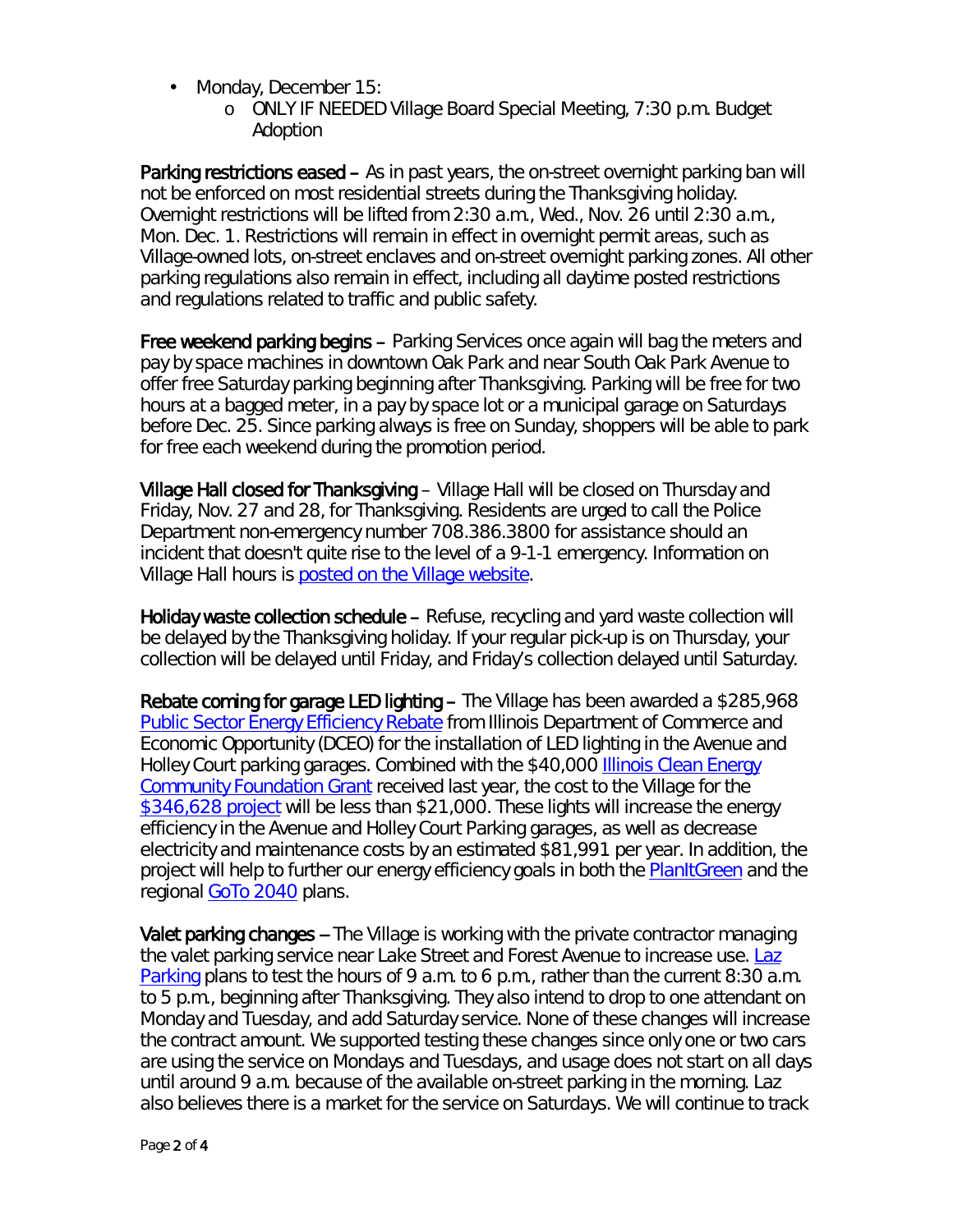performance to determine the effectiveness of the changes and provide periodic updates.

Grant to help fund crossing signals – The Village will receive a \$137,280 *[Safe Routes](http://saferoutespartnership.org/state/srts-in-your-state/illinois)  [to School Grant](http://saferoutespartnership.org/state/srts-in-your-state/illinois)* from the state to upgrade pedestrian crossing signals to LED countdown devices and upgrade traffic controllers at 26 Village intersections. The necessary 20 percent local funding match is included in the FY2015 capital budget request. As plans continue to restore the pedestrian-activated crossing signals in the downtown business district, the Engineering Division has worked with the Disability Access Commission to ensure concerns of persons with disabilities are addressed. Based on the commission's input the new devices will feature audible tones and messages to assist people with visual disabilities. Bids for the work will be solicited and a recommendation brought to the Village Board for consideration early next year.

Consolidated Plan public meetings – As part of the effort to update the Village's Five Year Consolidated Plan for allocating grant funds from the U.S. Department of Housing & Urban Development, two public meetings have been scheduled for December. The first meeting will be held at 10 a.m., Thurs., Dec. 4 and the second at 7 p.m., Tues., Dec. 9. Both meetings will be in Room 101 at Village Hall. Input from these meetings, along with information gathered through more than 400 survey responses, will help determine strategies for meeting housing, community development and economic development needs for program years 2015 through 2019. Interested persons need only attend one meeting and are asked to RSVP to 708.358.5419.

Police collecting toys for tots – Our Police Department is an official collection point for the annual **Toys for Tots program**. Toys may be dropped off through Dec. 21. Donated toys must be new and sealed in their original packages, but not gift wrapped. Stuffed animals cannot be accepted.

Permit/inspection activity – Over-the-counter permit/plan review application activity remained strong in October, but the number of applications that passed the initial plan review declined from September as more correspondence was required to document plan deficiencies. Through October, 37 cases were in the review queue with 17 cases overdue an average of nine days. Requests for construction inspections increased by 18 percent in October compared to September. Customers continued to be scheduled on the requested day as third-party inspection services supported in-house staff. The overall pass rate for inspections exceeded October target goals. Notable projects for which building or plan review applications were made or permits issued included a residential kitchen remodeling for the DIY Network; a foundation for the Oak Park Oasis; Chicago Cardiology expansion at 7039-7041 North Avenue; building shell modification for Pete's Fresh Market; and the Park District's administration building renovations. Click here to read the full [October](http://www.oak-park.us/sites/default/files/456678891/2014-october-building-activity-report.pdf) report.

Page 3 of 4 Capital improvements update – Only punch list items remain of the season's local street and parking lot resurfacing projects. Due to the cold temperatures, temporary pavement markings will be installed on Jackson Boulevard, and replaced in the spring with permanent ones. All of the new green alleys should be opened by Thanksgiving, with remaining minor restorations completed by the end of the week. Street lights for the east-west green alley north of Lake Street and east of Forest